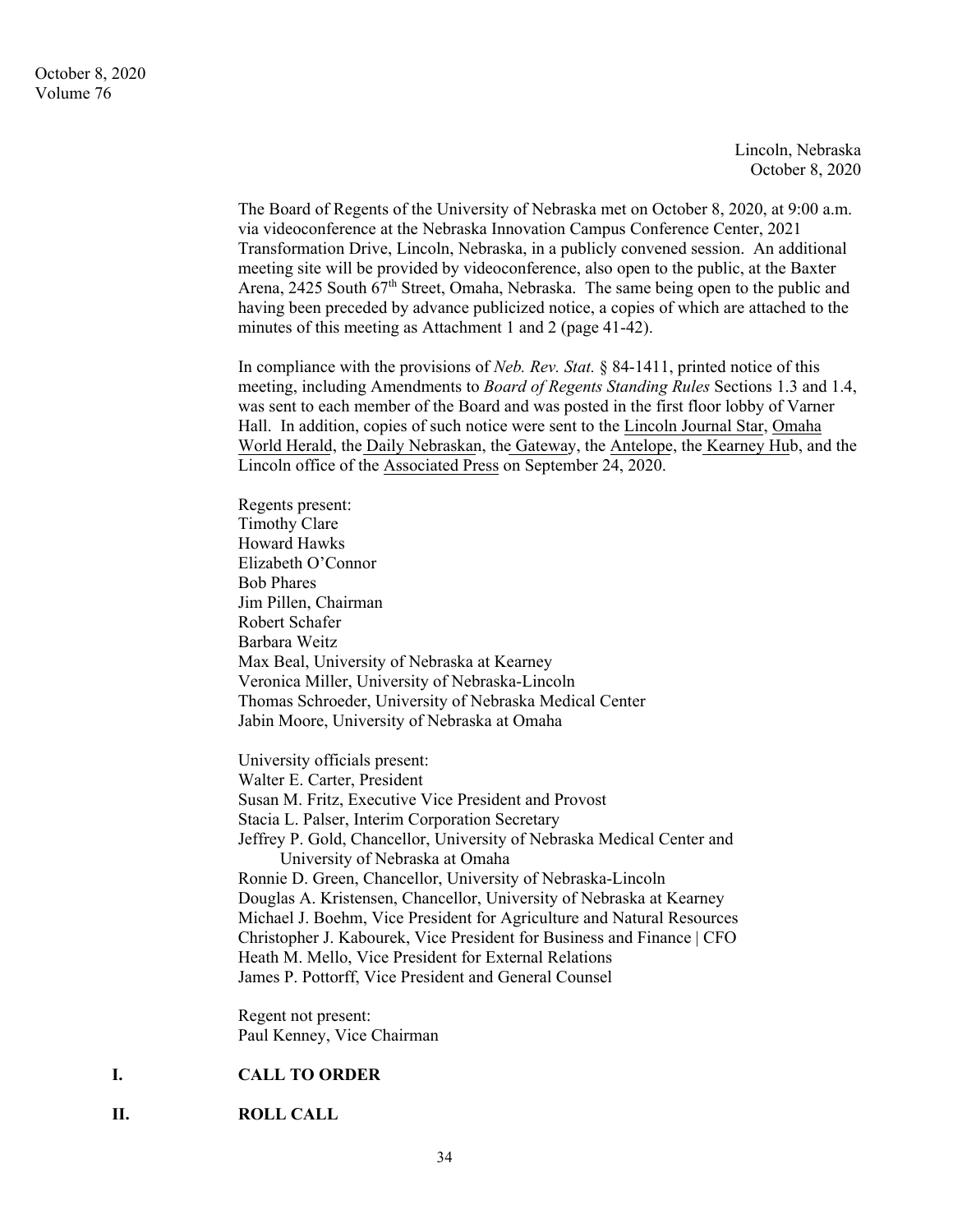|        | The Board convened at 9:00 a.m. videoconference at these locations: Nebraska Innovation<br>Campus Conference Center, 2021 Transformation Drive, Lincoln, Nebraska 68508 and<br>Baxter Arena, 2425 South 67 <sup>th</sup> Street, Omaha, Nebraska 68182. Attendance is indicated<br>above. |
|--------|-------------------------------------------------------------------------------------------------------------------------------------------------------------------------------------------------------------------------------------------------------------------------------------------|
| Ш.     | APPROVAL OF MINUTES AND RATIFICATION OF ACTIONS                                                                                                                                                                                                                                           |
| Motion | Moved by Clare and seconded by Schroeder to approve the minutes and ratify the actions<br>of the regularly scheduled meeting on August 14, 2020.                                                                                                                                          |
| Action | Student Opinion: Voting Aye: Miller, Moore, Schroeder, and Beal. Voting Aye: Hawks,<br>O'Connor, Phares, Pillen, Schafer, Weitz, and Clare. Motion carried.                                                                                                                               |
|        | Chairman Pillen announced the location of the Open Meetings Act at each of the<br>videoconference locations.                                                                                                                                                                              |
| IV.    | <b>KUDOS</b>                                                                                                                                                                                                                                                                              |
|        | Regent Weitz presented a KUDOS award to Heidi Haussermann, Assistant Director of<br>Information Technology Client Services at the University of Nebraska at Kearney.                                                                                                                      |
|        | Regent Schafer presented a KUDOS award to Tony Rathgeber, Associate Director of<br>Conference Services and Collaborations for Housing Conference Services at the<br>University of Nebraska-Lincoln.                                                                                       |
|        | Regent Schroeder presented a KUDOS award to Kirk Grauf, Workstation Specialist<br>III in Pediatrics Administration at the University of Nebraska Medical Center.                                                                                                                          |
|        | Regent Moore presented a KUDOS award to Shannon Teamer, Senior Director of<br>Inclusion Programs and Services in the Division Student Success at the University of<br>Nebraska at Omaha.                                                                                                  |
| V.     | <b>PRESENTATIONS</b>                                                                                                                                                                                                                                                                      |
|        | None                                                                                                                                                                                                                                                                                      |
| VI.    | <b>HEARINGS</b>                                                                                                                                                                                                                                                                           |
|        | Amend Sections 1.3 and 1.4 of the Standing Rules The Board of Regents of the University<br>of Nebraska.                                                                                                                                                                                   |
| VII.   | <b>RESOLUTIONS</b>                                                                                                                                                                                                                                                                        |
|        | Regent Phares presented the following resolution                                                                                                                                                                                                                                          |
|        | WHEREAS, Carmen K. Maurer has served as Corporation Secretary of the University of<br>Nebraska since April 2011, managing meetings of the Board and its committees with<br>professionalism and precision; and                                                                             |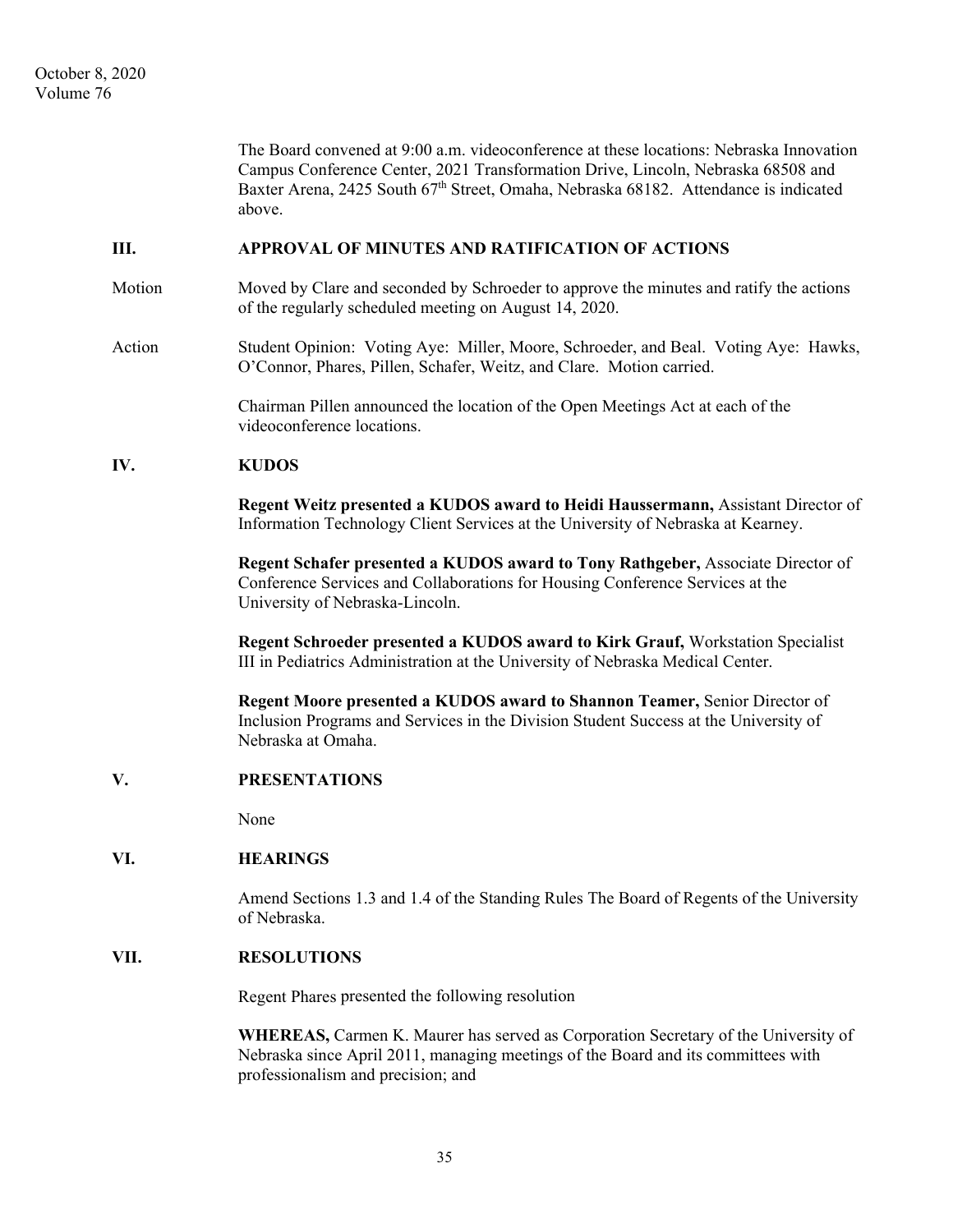October 8, 2020 Volume 76

> **WHEREAS**, in addition to serving as Corporation Secretary, Carmen has served the University in the General Counsel's office for almost twenty years, and as an advisor to the President since 2016; and

**WHEREAS**, during her time as Corporation Secretary, Carmen demonstrated a commitment to the effective and efficient operation of the Board; and

**WHEREAS**, Carmen freely gives of her time to mentor and share her extensive institutional knowledge, as well as volunteering tirelessly in her neighborhood and the Lincoln community; and

**WHEREAS**, Carmen has not only supported the University as an employee, but as a lifelong fan of Husker Athletics; and

**WHEREAS**, Carmen can always be relied upon for a thorough response grounded in uncommon common sense, measured and thoughtful advice, or an entertaining cat photo.

**NOW, THEREFORE, BE IT RESOLVED**, that the University of Nebraska Board of Regents expresses its sincere appreciation for the exemplary contributions of Carmen K. Maurer during her term of Corporation Secretary and wishes her well in the promising future that awaits her.

In the words of the late Walt Disney: "I do not like to repeat successes, I like to go on to other things."

Resolution There being no objection, the above resolution was approved and adopted by the general Adopted consent of the Board.

# **VIII. PRESIDENT'S REMARKS**

President Carter provided the Board with an update on the University's COVID-19 response, the fall semester, and enrollment figures.

### **IX. PUBLIC COMMENT**

Ms. Anna Krause spoke on the topic of divesting from fossil fuels.

Ms. Kathryn Woerner spoke on the topic of divesting from fossil fuels.

Ms. Brittni McGuire spoke on the topic of The University of Nebraska divesting form fossil fuels.

Mr. Lucas Rief spoke on the topic of University divestment from fossil fuels.

### **X. UNIVERSITY CONSENT AGENDA**

Motion Moved by Phares and seconded by Clare to approve items X-A-1, X-A-2, X-A-3, X-A-4, and X-B-1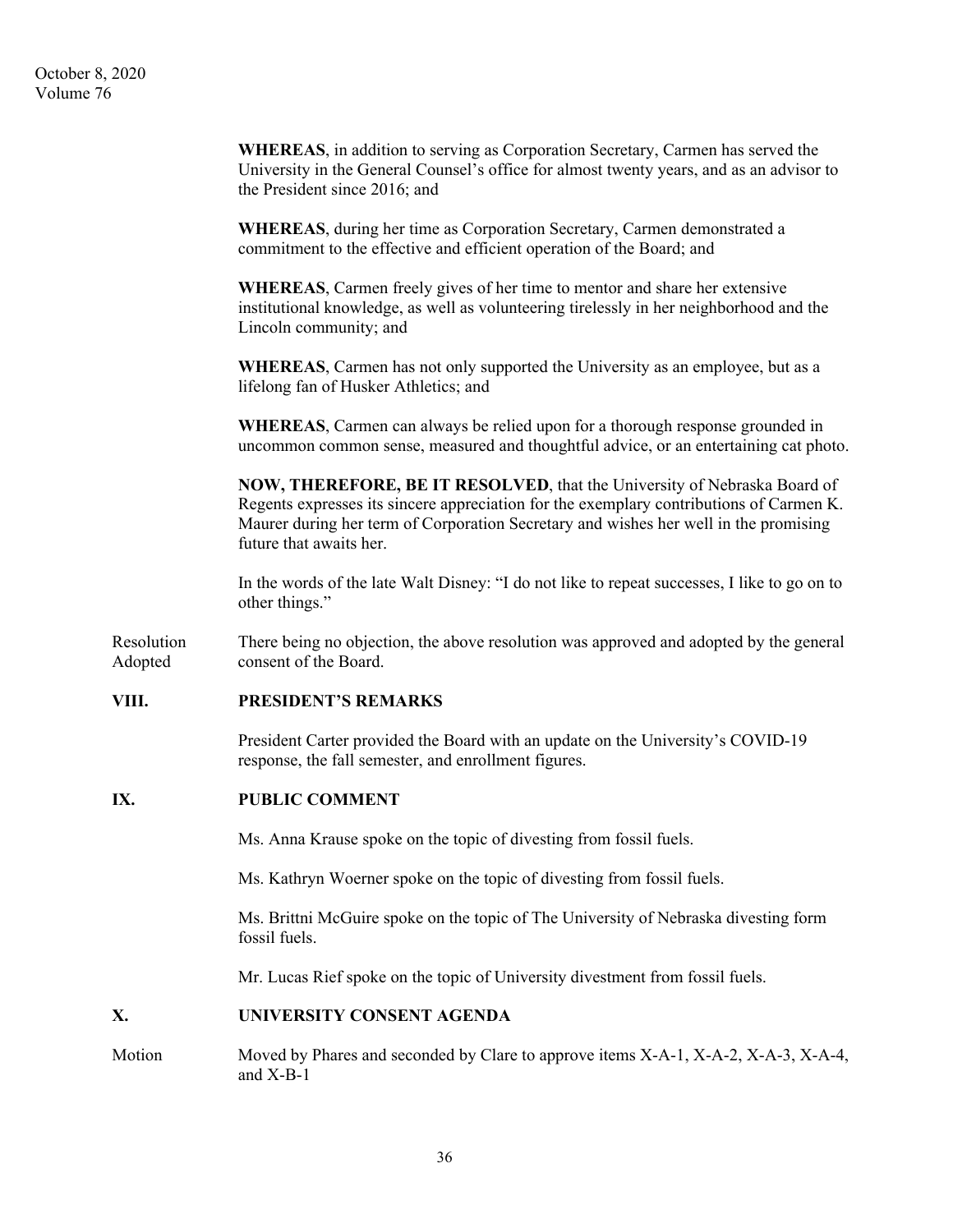# **A. ACADEMIC AFFAIRS**

### University of Nebraska

- X-A-1 Approval to Award Degrees and Certificates for the 2020-2021 academic year and 2021 summer sessions at the University of Nebraska at Kearney
- X-A-2 Approval to Award Degrees and Certificates for the 2020-2021 academic year and 2021 summer sessions at the University of Nebraska-Lincoln
- X-A-3 Approval to Award Degrees and Certificates for the 2020-2021 academic year and 2021 summer sessions at the University of Nebraska Medical Center
- X-A-4 Approval to Award Degrees and Certificates for the 2020-2021 academic year and 2021 summer sessions at the University of Nebraska at Omaha

# **B. BUSINESS AFFAIRS**

- X-B-1 Approval of amendments to the Standing Rules of the Board of Regents
- Action Student Opinion: Voting Aye: Moore, Schroeder, Beal, and Miller. Voting Aye: O'Connor, Phares, Pillen, Schafer, Weitz, Clare, and Hawks. Motion carried.

# **XI. UNIVERSITY ADMINISTRATIVE AGENDA**

# **A. ACADEMIC AFFAIRS**

### University of Nebraska at Kearney

- Motion Moved by Schafer and seconded by Miller to approve item XI-A-1
- XI-A-1 Approval to merge the Department of Family Studies in the College of Business and Technology and the Department of Counseling and School Psychology in the College of Education into a new Department of Counseling, School Psychology and Family Science to be housed in the College of Education at UNK
- Action Student Opinion: Voting Aye: Schroeder, Beal, Miller, and Moore. Voting Aye: O'Connor, Phares, Pillen, Schafer, Weitz, Clare, and Hawks. Motion carried.
- Motion Moved by Beal and seconded by Schroeder to approve item XI-A-2
- XI-A-2 Approval to create a Master of Science in Health Sciences in the Department of Biology in the College of Arts and Sciences at UNK

There was discussion

Action Student Opinion: Voting Aye: Beal, Miller, Moore, and Schroeder. Voting Aye: Phares, Pillen, Schafer, Weitz, Clare, Hawks, and O'Connor. Motion carried.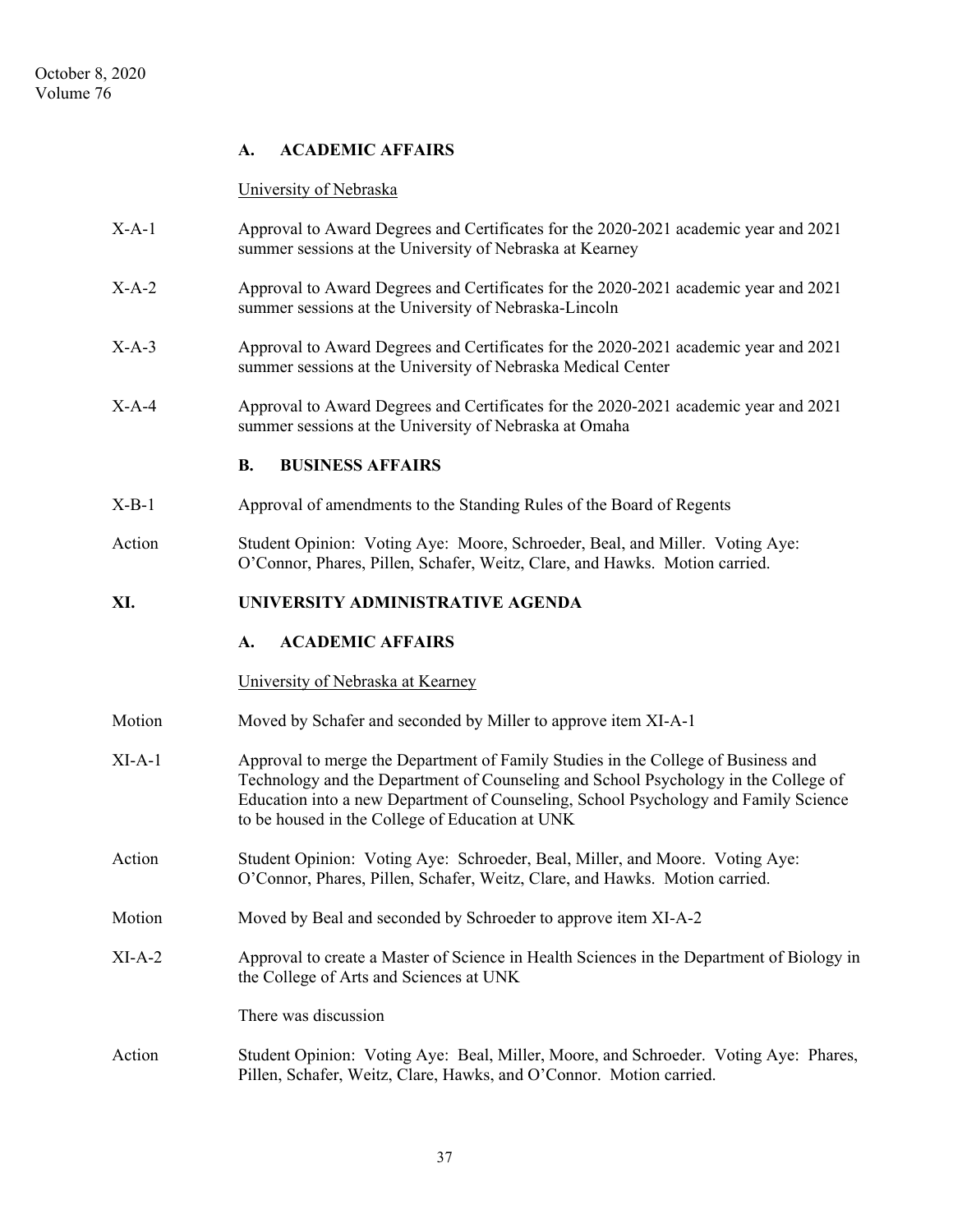October 8, 2020 Volume 76

|                   | University of Nebraska-Lincoln                                                                                                                                                                                                      |
|-------------------|-------------------------------------------------------------------------------------------------------------------------------------------------------------------------------------------------------------------------------------|
| Motion            | Moved by Hawks and seconded by Weitz to approve item XI-A-3                                                                                                                                                                         |
| $XI-A-3$          | Approval to create a Master of Science in Supply Chain Management in the Department of<br>Supply Chain Management and Analytics in the College of Business at UNL                                                                   |
| Action            | There was discussion<br>Student Opinion: Voting Aye: Miller, Moore, Schroeder, and Beal. Voting Aye: Pillen,<br>Schafer, Weitz, Clare, Hawks, O'Connor, and Phares. Motion carried.                                                 |
| <b>B.</b>         | <b>BUSINESS AFFAIRS</b>                                                                                                                                                                                                             |
|                   | University of Nebraska                                                                                                                                                                                                              |
| Motion            | Moved by Phares and seconded by Moore to approve item XI-B-1                                                                                                                                                                        |
| $XI-B-1$          | Approval of amendments to RP-5.9 of the Policies of the Board of Regents related to<br><b>Student Fee Variances</b>                                                                                                                 |
|                   | There was discussion, including proposed amendments to item XI-B-1                                                                                                                                                                  |
| Amended<br>Motion | Moved by Phares and seconded by Moore to approve, as amended, item XI-B-1                                                                                                                                                           |
| Action            | Student Opinion: Voting Aye: Moore, Schroeder, Beal, and Miller. Voting Aye: Schafer,<br>Weitz, Clare, Hawks, Phares, and Pillen. Motion carried. Voting No: O'Connor                                                               |
|                   | University of Nebraska Medical Center                                                                                                                                                                                               |
| Motion            | Moved by Weitz and seconded by Hawks to approve items XI-B-2 and XI-B-3                                                                                                                                                             |
| $XI-B-2$          | Authorize the President to approve change orders within the Board of Regents approved<br>budget for the Wittson Hall/Wigton Heritage Center at the University of Nebraska<br>Medical Center                                         |
| $XI-B-3$          | Authorize the President to approve change orders within the Board of Regents approved<br>budget for the Munroe-Meyer Institute for Genetics and Rehabilitation Facility<br>Replacement at the University of Nebraska Medical Center |
| Action            | Student Opinion: Voting Aye: Schroeder, Beal, Miller, and Moore. Voting Aye: Weitz,<br>Clare, Hawks, O'Connor, Phares, Pillen, and Schafer. Motion carried.                                                                         |
|                   | University of Nebraska at Omaha                                                                                                                                                                                                     |
| Motion            | Moved by Moore and seconded by Phares to approve item XI-B-4                                                                                                                                                                        |
| $XI-B-4$          | Approve of the naming of the Rod Rhoden Business Innovation Center as part of the<br>College of Business Administration's Mammel Hall at the University of Nebraska at<br>Omaha, pursuant to Board of Regents Policy RP-6.2.7       |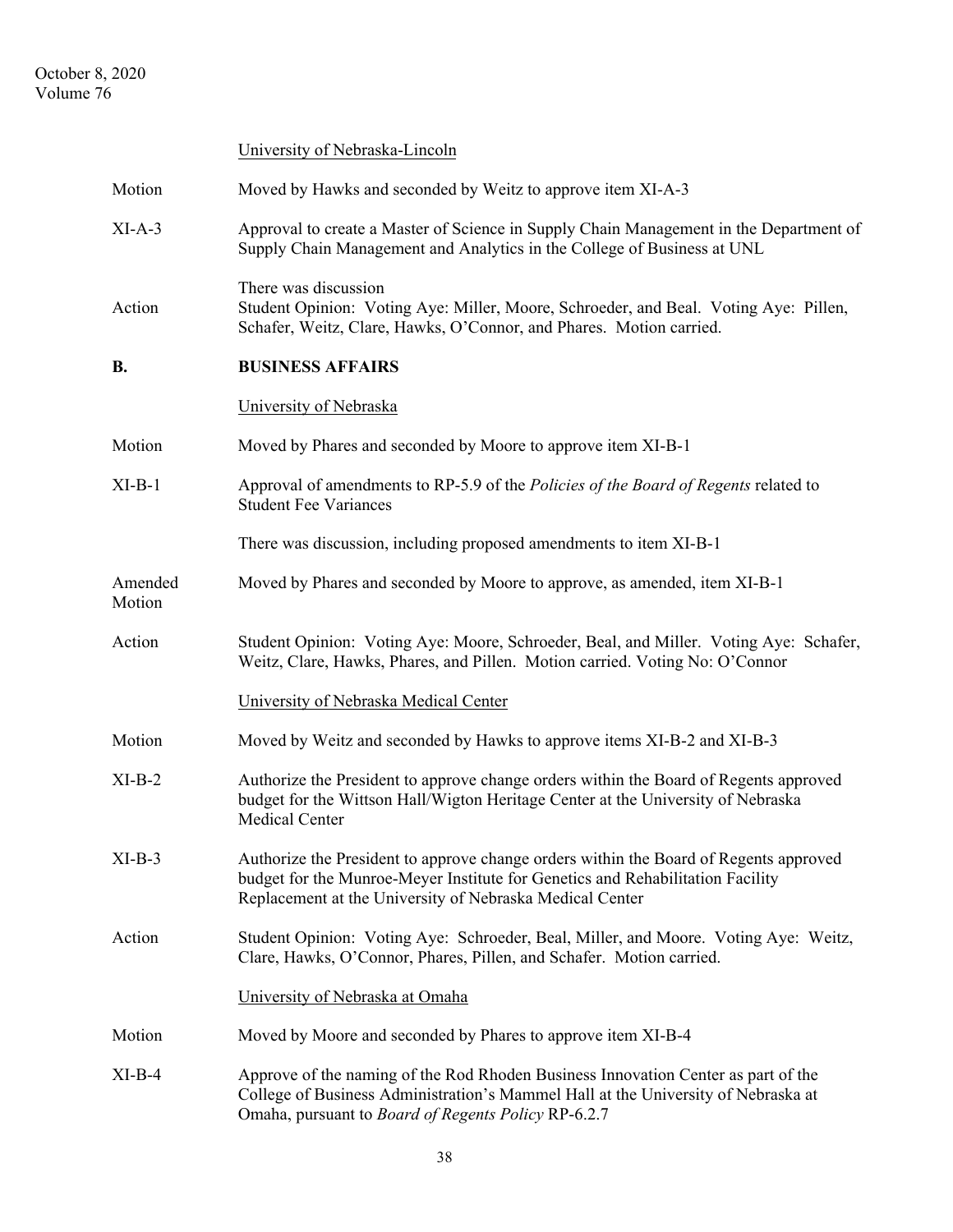| Action    | Student Opinion: Voting Aye: Beal, Miller, Moore, and Schroeder. Voting Aye: Clare,<br>Hawks, O'Connor, Phares, Pillen, Schafer, and Weitz. Motion carried.                                                                                                                                                                                                                                       |
|-----------|---------------------------------------------------------------------------------------------------------------------------------------------------------------------------------------------------------------------------------------------------------------------------------------------------------------------------------------------------------------------------------------------------|
|           | <b>REPORTS</b><br>$\mathbf{C}$ .                                                                                                                                                                                                                                                                                                                                                                  |
| $XI-C-1$  | Quarterly Personnel Reports for the period April 1 through June 30, 2020 and FY 2020-21<br>University personnel salaries                                                                                                                                                                                                                                                                          |
| $XI-C-2$  | Leave of Absences approved during the period July 1, 2019 through June 30, 2020                                                                                                                                                                                                                                                                                                                   |
| $XI-C-3$  | Review of Multi-Departmental Academic Centers for Research, Teaching and/or Service                                                                                                                                                                                                                                                                                                               |
| $XI-C-4$  | Change to the Spring 2021 Academic Calendar for University of Nebraska (NU)<br>Campuses                                                                                                                                                                                                                                                                                                           |
| $XI-C-5$  | Revisions to the University of Nebraska Student Code of Conduct                                                                                                                                                                                                                                                                                                                                   |
| $XI-C-6$  | Status report of Six-Year Capital Plan                                                                                                                                                                                                                                                                                                                                                            |
| $XI-C-7$  | Quarterly Status report of Capital Construction Projects                                                                                                                                                                                                                                                                                                                                          |
| $XI-C-8$  | <b>Bids and Contracts</b>                                                                                                                                                                                                                                                                                                                                                                         |
| $XI-C-9$  | Gifts, Grants, Contracts and Bequests accepted during the quarter April 1 through June 30,<br>2020                                                                                                                                                                                                                                                                                                |
| $XI-C-10$ | Renewal of Property and Student Health Insurance Policies                                                                                                                                                                                                                                                                                                                                         |
|           | Chairman Pillen accepted the reports on behalf of the Board.                                                                                                                                                                                                                                                                                                                                      |
| XII.      | <b>ADDITIONAL BUSINESS</b>                                                                                                                                                                                                                                                                                                                                                                        |
| Motion    | Moved by Clare and seconded by Miller that the Board go into closed session as<br>authorized by Neb. Rev. Stat. § 84-1410 of the Revised Statutes of Nebraska for the<br>protection of the public interest, and to prevent needless injury to the reputation of persons<br>who have not requested a public hearing, for the purpose of holding a discussion limited to<br>the following subjects: |
|           | • Discussion regarding of security personnel or devices; and<br>• Personnel matters involving members of the University staff.                                                                                                                                                                                                                                                                    |
|           | Chair Pillen declared that the closed session would be strictly limited to a discussion of:                                                                                                                                                                                                                                                                                                       |
|           | • Discussion regarding of security personnel or devices; and<br>• Personnel matters involving members of the University staff.                                                                                                                                                                                                                                                                    |
| Action    | Student Opinion: Voting Aye: Beal, Miller, Moore, and Schroeder. Voting Aye: Clare,<br>Hawks, O'Connor, Phares, Pillen, Schafer, and Weitz. Motion carried.                                                                                                                                                                                                                                       |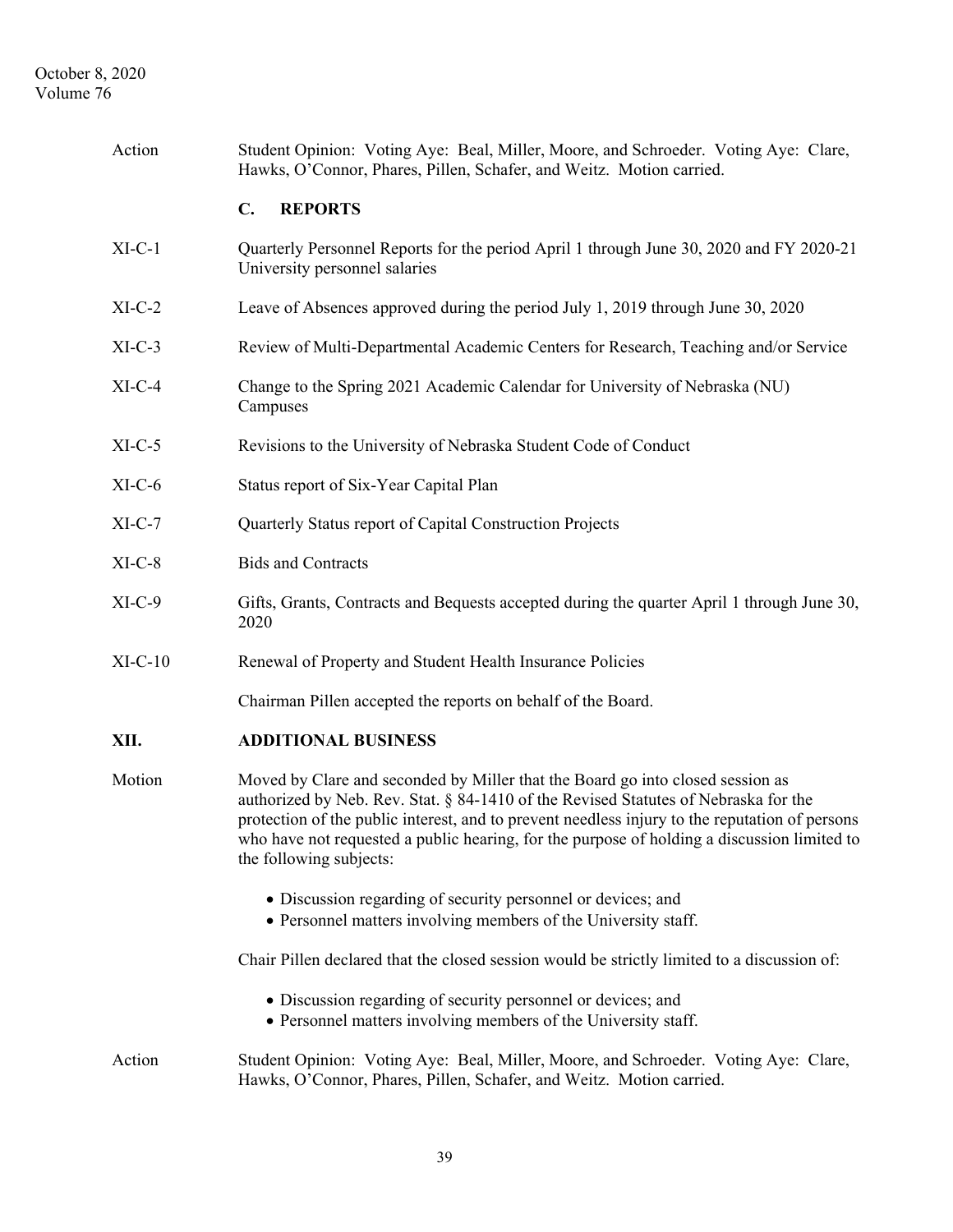The Board went into closed session at 10:21 a.m. The Board reconvened the open meeting at 2:04 p.m.

# **XIII. ADJOURNMENT**

 There being no further business, the meeting was adjourned by Chairman Pillen at 2:05 p.m.

 $\mathcal{L}_\text{max}$  , and the contract of the contract of the contract of the contract of the contract of the contract of the contract of the contract of the contract of the contract of the contract of the contract of the contr

Respectfully submitted,

Stacia L. Palser James D. Pillen, Chair Interim Corporation Secretary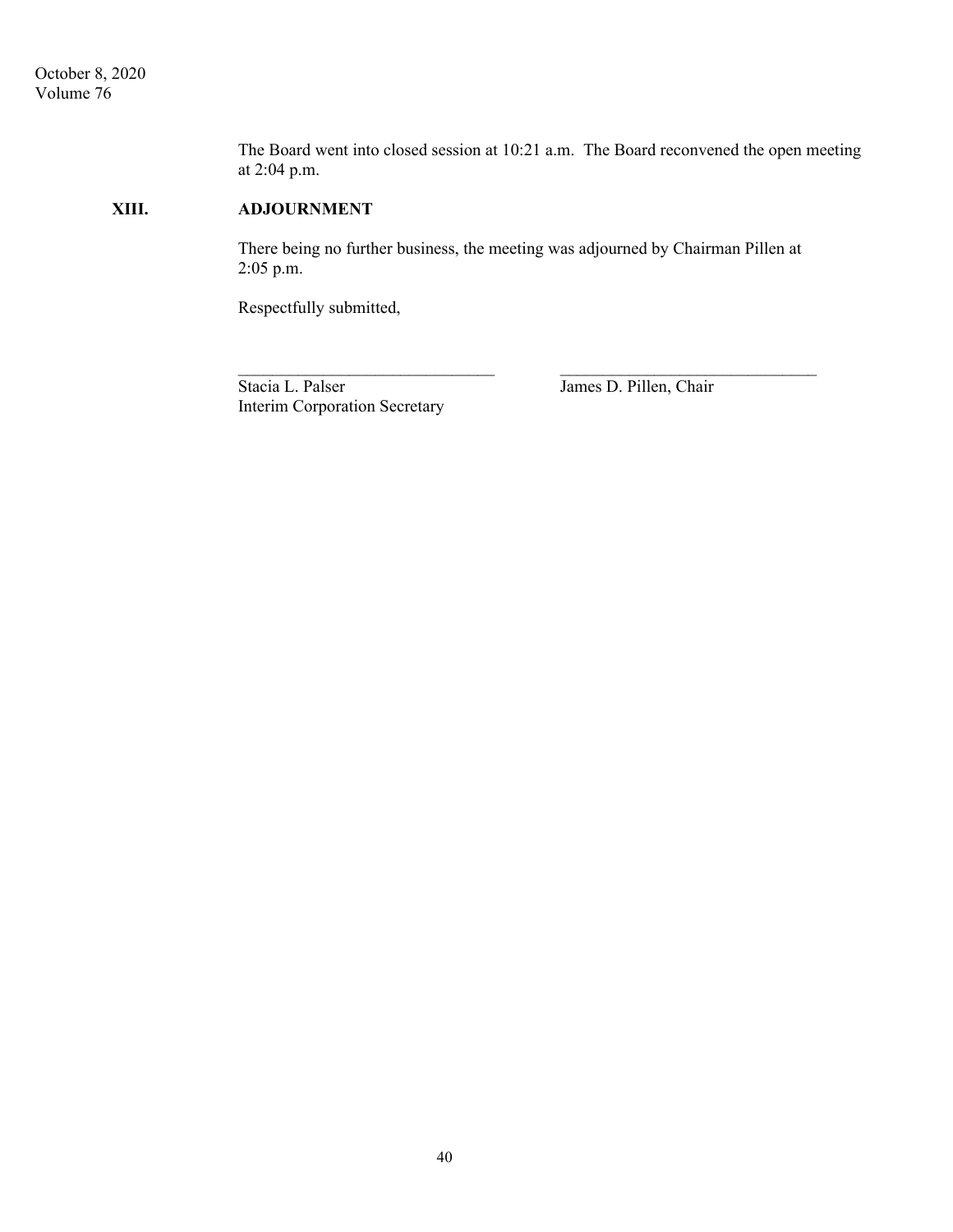October 8, 2020 Volume 76

# **ATTACHMENT 1**



## **NOTICE OF MEETING**

Notice is hereby given that the Board of Regents of the University of Nebraska will meet in a publicly convened session on Thursday, October 8, 2020, at 9:00 a.m. via videoconference at the Nebraska Innovation Campus Conference Center, 2021 Transformation Drive, Lincoln, Nebraska. An additional meeting site will be provided by videoconference, also open to the public, at the University of Nebraska at Omaha, Baxter Arena, 2425 South  $67<sup>th</sup>$ Street, Omaha, Nebraska.

In accordance with the requirements of Section 7.2 the Standing Rules of the Board of Regents and Section 1.11 of the Bylaws of the *Board of Regents,* notice is hereby given that at the above-described meeting, amendments to the Standing Rules shall be proposed, as indicated in the attached agenda item.

Information related to accessing this public meeting by electronic means and the balance of the meeting's agenda will be subsequently posted in accordance the law, the *Bylaws* and rules which govern the Board of Regents. When so posted, the full agenda for the meeting will be available by contacting the office of the Corporation Secretary of the Board of Regents, Varner Hall, 3835 Holdrege Street, Lincoln, Nebraska, at corpsec@nebraska.edu or at https://nebraska.edu/regents/agendas-minutes

A copy of this notice will be delivered to the Lincoln Journal Star, the Omaha World-Herald, the Daily Nebraskan, the Gateway, the Antelope, the Kearney Hub, the Lincoln office of the Associated Press, members of the Board of Regents, and the President's Council of the University of Nebraska.

Dated: September 24, 2020

Stacia L. Palser Interim Corporation Secretary Board of Regents University of Nebraska

#### **Board of Regents**

Varner Hall | 3835 Holdrege Street | Lincoln, NE 68583-0745 | 402.472.3906 | FAX: 402.472.1237 | nebraska.edu/regents